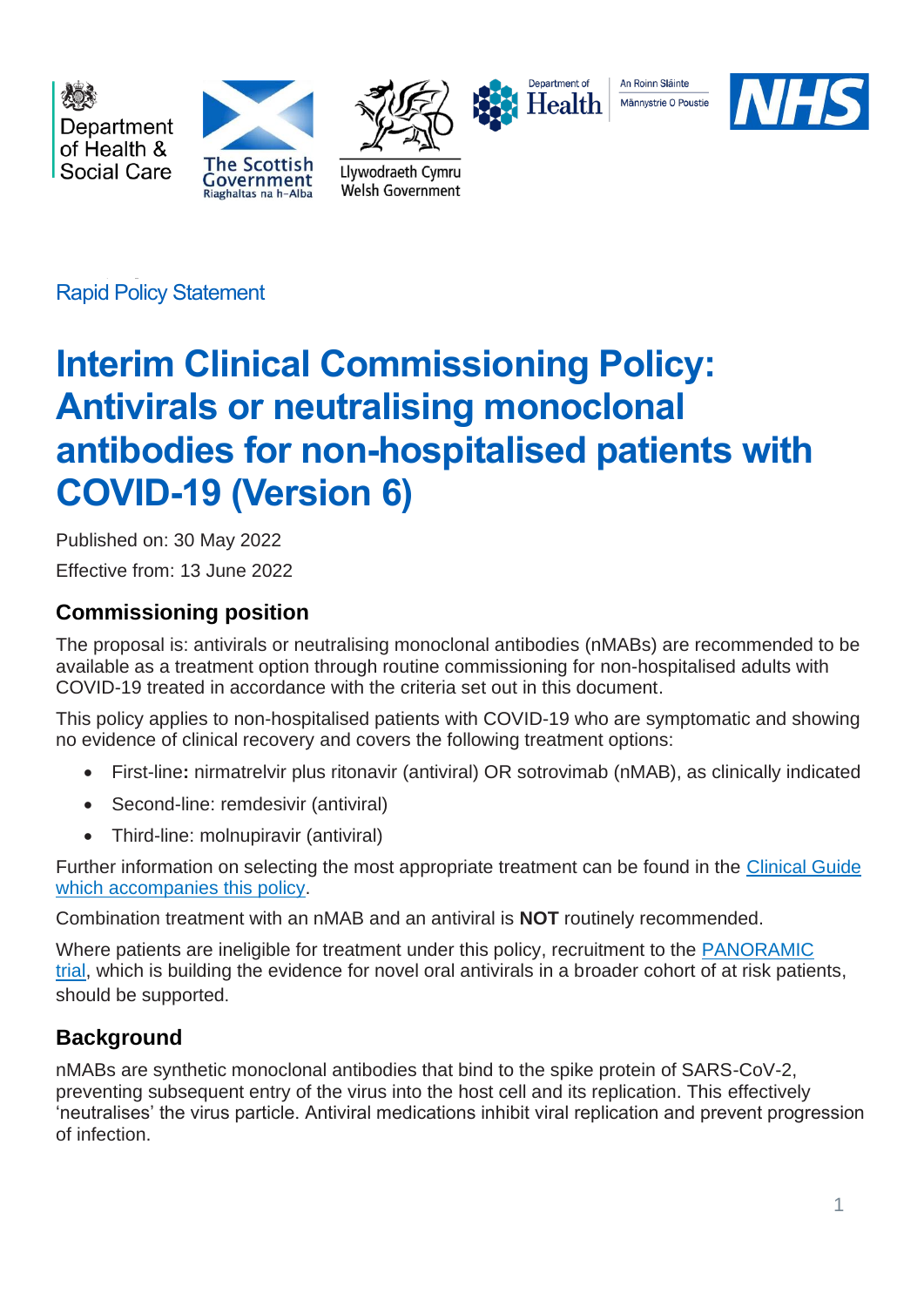Recent evidence suggests that antivirals and neutralising monoclonal antibodies (nMABs) significantly improve clinical outcomes in non-hospitalised patients with COVID-19 who are at high risk of progression to severe disease and/or death. The following products have conditional marketing authorisation for the treatment of non-hospitalised patients with COVID-19:

#### 1) **Nirmatrelvir/ritonavir**

#### Evidence

[Final results](https://www.nejm.org/doi/full/10.1056/NEJMoa2118542?query=featured_home) from the EPIC HR trial indicate that the dual oral antiviral nirmatrelvir/ritonavir resulted in a relative risk reduction of hospitalisation or death by 89% (within 3 days of symptom onset) and 88% (within 5 days of symptom onset) compared to placebo in nonhospitalised, high-risk adults with COVID-19 (Hammond et al, 2022).

#### Marketing authorisation

Nirmatrelvir/ritonavir administered orally has conditional marketing authorisation in Great Britain (England, Scotland and Wales) for the treatment of COVID-19 in adults who do not require supplemental oxygen and who are at increased risk for progression to severe COVID-19. Access to nirmatrelvir/ritonavir in Northern Ireland for this indication is through a Regulation 174 approval or a licensing determination by the European Medicines Agency.

#### 2) **Sotrovimab**

#### Evidence

Interim analysis of the COMET-ICE trial, which studied sotrovimab administered intravenously to non-hospitalised patients with mild-to-moderate disease and at least one risk factor for disease progression, showed a relative risk reduction in hospitalisation or death at day 29 by 85% in patients treated with sotrovimab compared with placebo (Gupta et al, 2021a). The final analysis of this study has shown a relative risk reduction in hospitalisation or death at day 29 by 79% in patients treated with sotrovimab compared with placebo (Gupta et al, 2021b).

#### Marketing authorisation

Sotrovimab delivered intravenously has conditional marketing authorisation in Great Britain (England, Scotland and Wales) for the treatment of symptomatic adults, and adolescents (aged 12 years and over and weighing at least 40kg) with acute COVID-19 infection who do not require oxygen supplementation and who are at increased risk of progressing to severe COVID-19 infection. Access to sotrovimab in Northern Ireland for the above indication is through a Regulation 174 approval or via the European Medicines Agency conditional marketing authorisation.

#### 3) **Remdesivir**

#### Evidence

A three-day intravenous course of remdesivir administered within 7 days of COVID-19 symptom onset to non-hospitalised patients with risk factors for disease progression, resulted in a relative risk reduction of 87% in hospitalisation or death at day 28 (Gottlieb et al, 2021).

#### Marketing authorisation

Remdesivir delivered intravenously has conditional marketing authorisation in the UK for the following indications:

• treatment of COVID-19 in adults, and adolescents (aged 12 to less than 18 years and weighing at least 40kg) with pneumonia requiring supplemental oxygen (low- or highflow oxygen or other non-invasive ventilation at start of treatment), for a treatment duration of 5-10 days.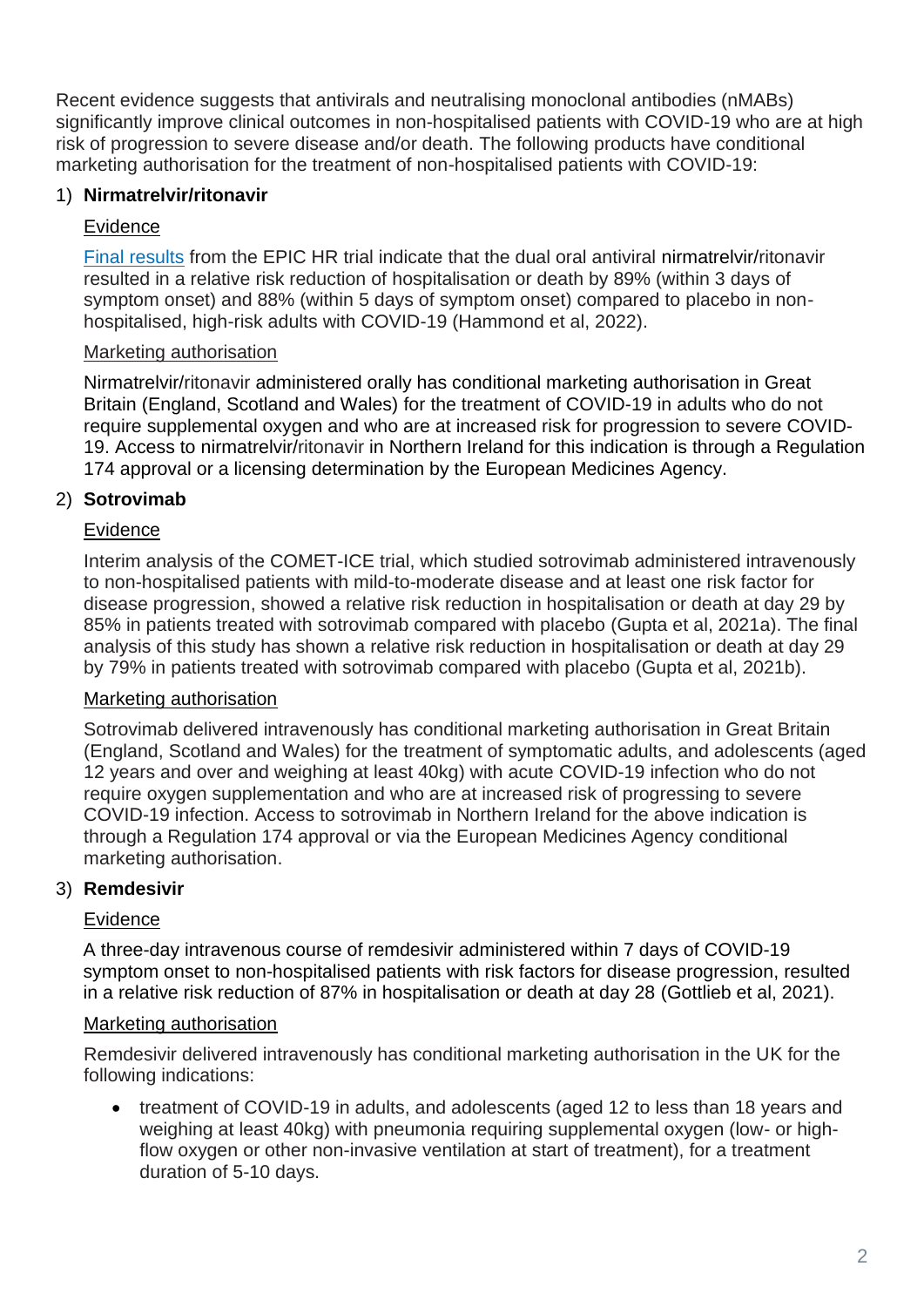• treatment of COVID-19 in adults who do not require supplemental oxygen and who are at increased risk of progressing to severe COVID-19 within 7 days of symptom onset, for a treatment duration of 3 days.

#### **Use of remdesivir under this policy in children aged 12-17 years would be off-label.**

#### 4) **Molnupiravir**

#### Evidence

Final results from the Phase 3 MOVe-OUT trial show that the oral antiviral molnupiravir administered within 5 days of COVID-19 symptom onset to high-risk, non-hospitalised patients resulted in a relative risk reduction of 30% in the composite primary outcome of hospitalisation or death at day 29 (Bernal et al, 2021).

#### Marketing authorisation

Molnupiravir administered orally has conditional marketing authorisation in Great Britain (England, Scotland and Wales) for use in the treatment of mild to moderate COVID-19 in adults (aged 18 years and over) with a positive SARS-CoV-2 diagnostic test and who have at least one risk factor for developing severe illness. Access to molnupiravir in Northern Ireland for this indication is through a Regulation 174 approval or a licensing determination by the European Medicines Agency.

## **Eligibility criteria**

Non-hospitalised patients are eligible for treatment with any one of the four medicines if:

- SARS-CoV-2 infection is confirmed by either:
	- o Lateral flow test (registered via gov.uk or NHS 119) OR
	- o Polymerase chain reaction (PCR) testing

#### AND

• [Symptomatic with](https://www.nhs.uk/conditions/coronavirus-covid-19/symptoms/) COVID-19 and showing no signs of clinical recovery

AND

• The patient is a member of a 'highest' risk group (as defined in the Department of Health and Social Care commissioned [Independent Advisory Group Report\)](https://www.gov.uk/government/publications/higher-risk-patients-eligible-for-covid-19-treatments-independent-advisory-group-report)

Available treatment options for eligible patients are:

- First-line**:** nirmatrelvir/ritonavir (antiviral) OR sotrovimab (nMAB), as clinically indicated
- Second-line: remdesivir (antiviral)
- Third-line: molnupiravir (antiviral).

Further information on selecting the most appropriate treatment can be found in the accompanying [Clinical Guide associated with this policy.](https://www.cas.mhra.gov.uk/ViewandAcknowledgment/ViewAlert.aspx?AlertID=103208)

Combination treatment with an nMAB and an antiviral is **NOT** routinely recommended.

Patients who have previously received treatment with an nMAB or antiviral, and who meet the eligibility criteria within this policy, may receive treatment under this policy for a subsequent infective episode, if clinically appropriate.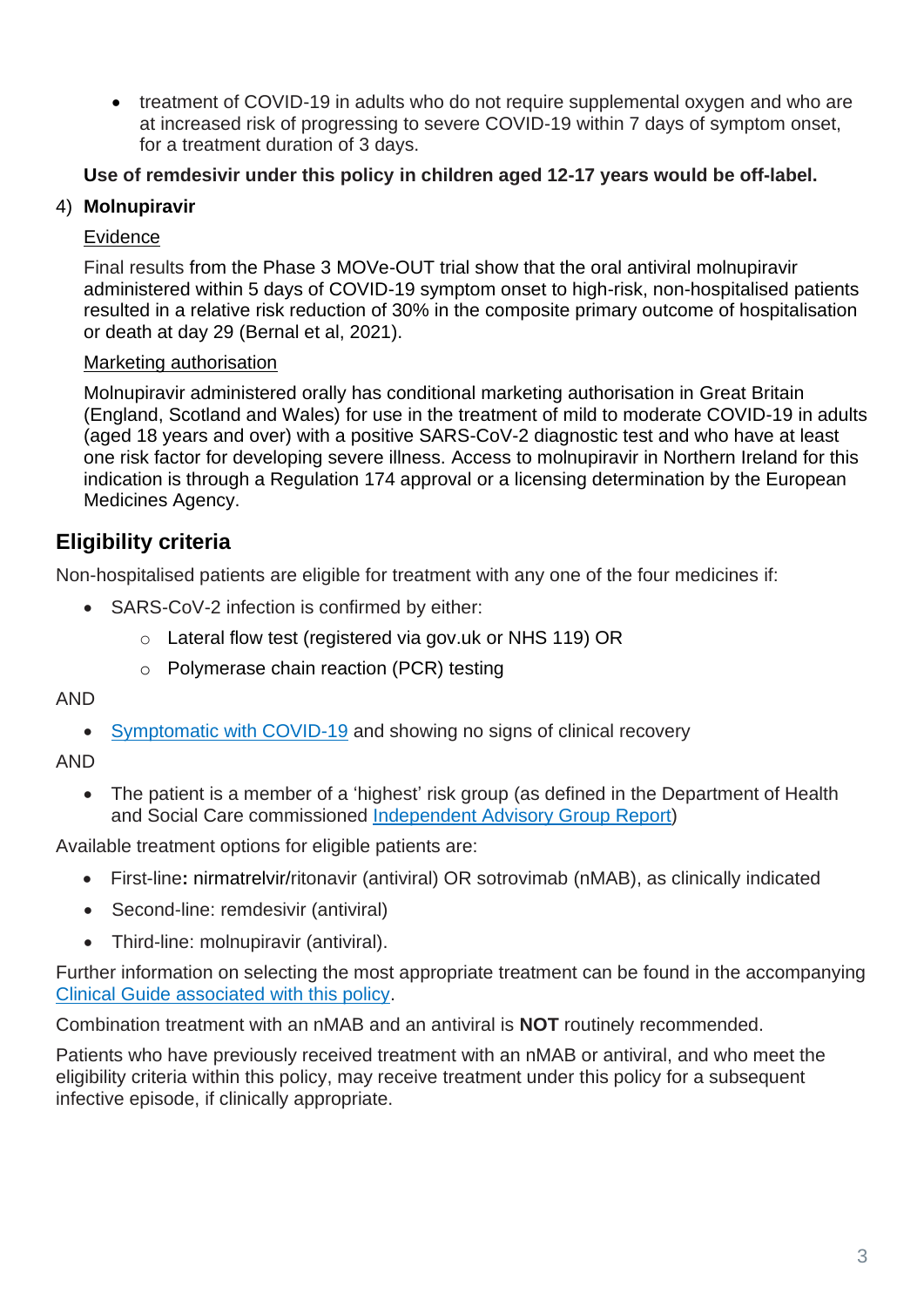Children aged 12-17 years may only be considered for treatment with sotrovimab or remdesivir. For paediatric/adolescent patients (aged 12-17 years inclusive), the eligibility criteria above must be met. Paediatric multi-disciplinary team (MDT) assessment should be used to determine clinical capacity to benefit from the treatment. Additional criteria can be found in the Department of Health and Social Care commissioned [Independent Advisory Group Report.](https://www.gov.uk/government/publications/higher-risk-patients-eligible-for-covid-19-treatments-independent-advisory-group-report)

Where patients are ineligible for treatment under this policy, recruitment to the [PANORAMIC](https://www.panoramictrial.org/)  [trial,](https://www.panoramictrial.org/) which is building the evidence for novel oral antivirals in a broader cohort of at risk patients, should be supported.

## **Exclusion criteria**

Patients would not be eligible for treatment if any of the following apply:

- Requirement for hospitalisation for COVID-19
- New supplemental oxygen requirement specifically for the management of COVID-19 symptoms
- Known hypersensitivity reaction to the active substances or to any of the excipients of the medications below as listed in their respective Summary of Product Characteristics.

#### **Nirmatrelvir/ritonavir**

If the initial criteria above are met, patients may be considered for treatment with **nirmatrelvir/ritonavir** if:

• Clinical judgement deems that an antiviral is the preferred option

AND

• Treatment is commenced within 5 days of symptom onset<sup>1</sup>

AND

• The patient does NOT have a history of advanced decompensated liver cirrhosis or stage 4-5 chronic kidney disease (CKD)<sup>2</sup>

AND

• Nirmatrelvir/ritonavir treatment has been deemed safe following guidance from the appropriate specialty team(s) – see the accompanying [Clinical Guide for treatment with](https://www.cas.mhra.gov.uk/ViewandAcknowledgment/ViewAlert.aspx?AlertID=103208)  [antivirals and nMABs](https://www.cas.mhra.gov.uk/ViewandAcknowledgment/ViewAlert.aspx?AlertID=103208)

The following additional **exclusion criteria** apply if considering treatment with nirmatrelvir/ritonavir:

- Children aged less than 18 years
- Pregnancy
- The patient is taking any of the medications listed as 'do not use' in the Specialist Pharmacy [Service \(SPS\) guidance](https://www.sps.nhs.uk/home/guidance/covid-19-treatments/oral-antivirals/) for nirmaltrevir/ritonavir.

<sup>1</sup> Treatment commencement may be extended up to a maximum of 7 days from symptom onset if clinically indicated (treatment commencement beyond 5 days from symptom onset is off-label).

 $2$  Nirmatrelvir/ritonavir may be considered in non-hospitalised patients with stage 3 CKD, if providers can assure themselves that the required dose modification can be delivered safely. See the Summary of Product Characteristics and the section on dosing in the policy for more information.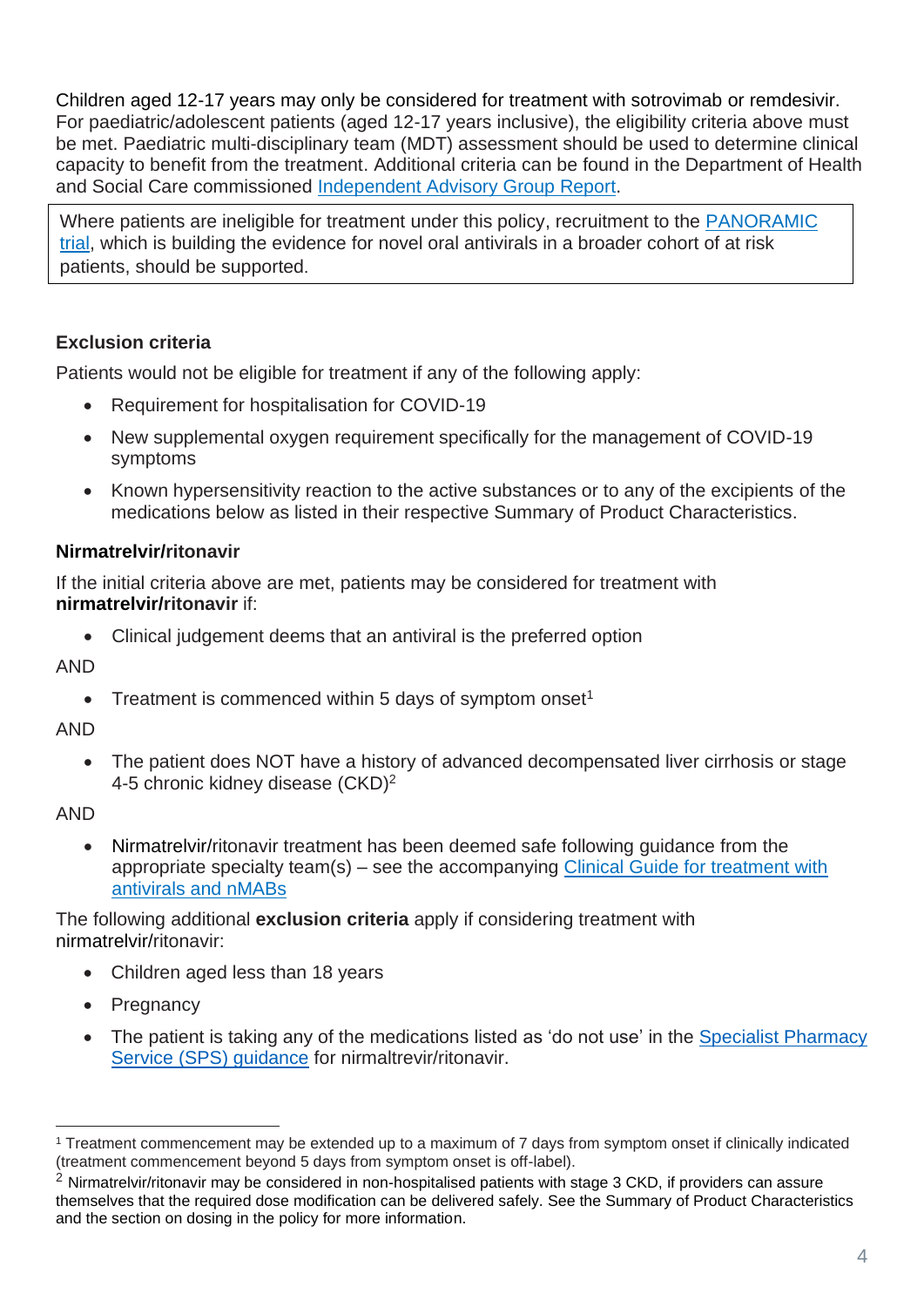## **Sotrovimab**

If the initial criteria above are met, patients may be considered for treatment with **sotrovimab** if:

• Clinical judgement deems that an nMAB is the preferred option

#### AND

• Treatment is delivered within 5 days of symptom onset<sup>1</sup>.

Patients who have received an nMAB within a post-exposure prophylaxis (PEP) or pre-exposure prophylaxis (PrEP) trial (such as the PROTECT-V trial) who meet the eligibility criteria of this policy can still receive treatment with sotrovimab, if this is deemed the most appropriate treatment option.

The following additional **exclusion criteria** apply if considering treatment with sotrovimab:

- Children aged under 12 years
- Adolescents (aged 12-17) weighing less than 40kg.

## **Remdesivir**

If the initial criteria above are met, patients may be considered for treatment with **remdesivir** if:

• Clinical judgement deems that an antiviral is the preferred option

#### AND

• Treatment with nirmatrelvir/ritonavir is contraindicated or not possible

#### AND

• Treatment is commenced within 7 days of symptom onset.

The following additional **exclusion criteria** apply if considering treatment with remdesivir:

- Children aged under 12 years
- Adolescents (aged 12-17) weighing less than 40kg
- Estimated glomerular filtration rate (eGFR) <30 mL/min (except in patients with end-stage renal disease on haemodialysis)
- Alanine transaminase  $(ALT) \geq 5$  times the upper limit of normal.

Remdesivir should be discontinued in patients who develop **any** of the following:

- ALT ≥ 5 times the upper limit of normal during treatment with remdesivir (remdesivir may be restarted when ALT is < 5 times the upper limit of normal)
- ALT elevation accompanied by signs or symptoms of liver inflammation or increasing conjugated bilirubin, alkaline phosphatase, or international normalised ratio (INR).

An individual clinical decision should be made as to whether pre-treatment urea and electrolytes and liver function tests are required based upon whether recent bloods are available or the patient is considered at risk of undiagnosed liver or kidney disease.

If the patient experiences clinical deterioration such that hospitalisation and low-flow supplemental oxygen is required, the patient may be considered for treatment with a 5-day course of remdesivir as outlined in the UK Clinical Commissioning [Policy](https://www.england.nhs.uk/coronavirus/publication/interim-clinical-commissioning-policy-remdesivir-for-patients-hospitalised-due-to-covid-19-adults-and-adolescents-12-years-and-older/) for remdesivir in patients hospitalised due to COVID-19.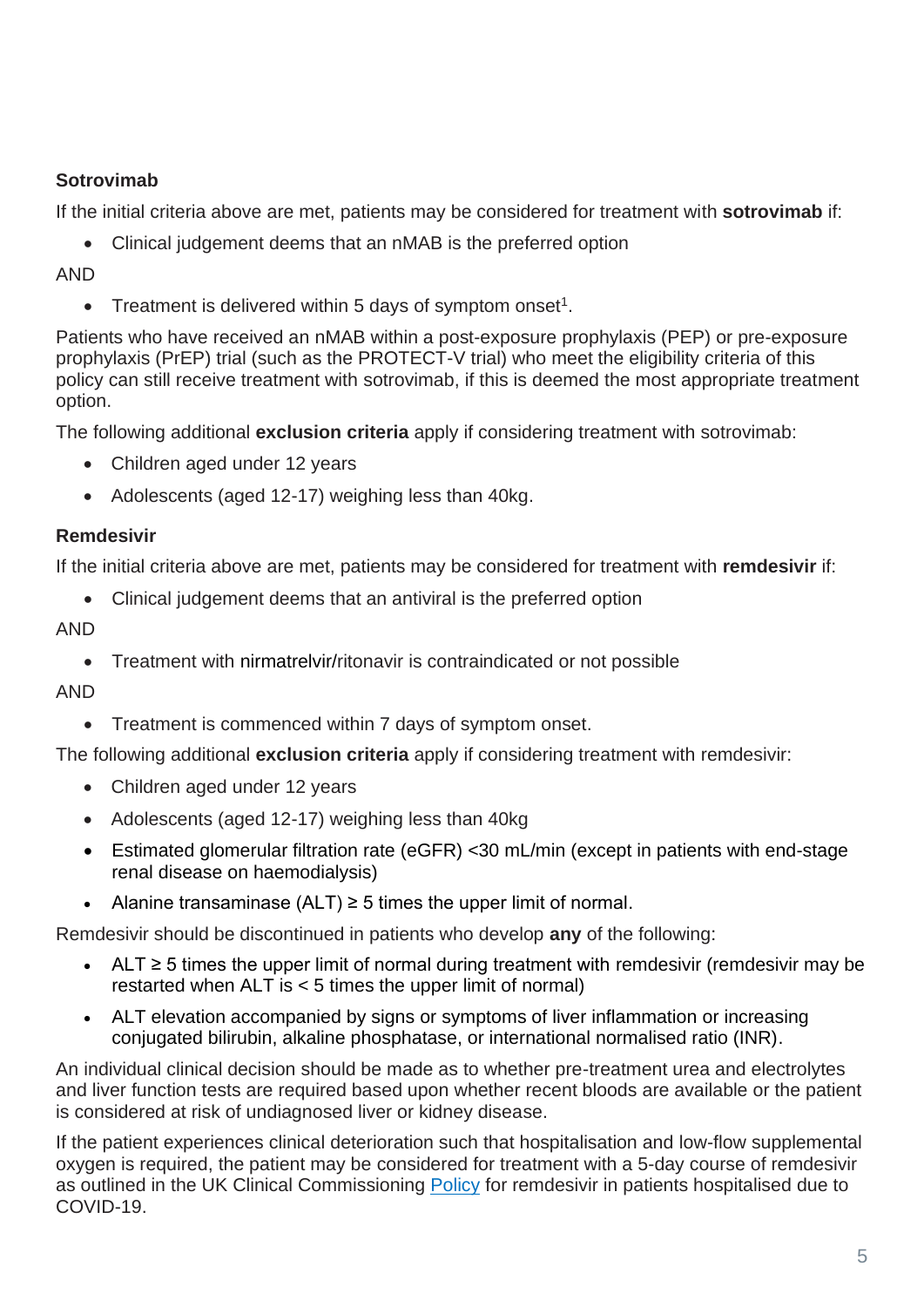#### **Molnupiravir**

If the initial criteria above are met, patients should only be considered for treatment with **molnupiravir** if:

• Treatment with nirmatrelvir/ritonavir, remdesivir AND sotrovimab are contraindicated or not possible

AND

• Treatment is commenced within 5 days of symptom onset<sup>1</sup>.

The following additional **exclusion criteria** applies if considering treatment with molnupiravir:

- Children aged less than 18 years
- Pregnancy.

#### **Dose and administration**

#### Nirmatrelvir/ritonavir

The recommended dose of nirmatrelvir/ritonavir is 300mg (two 150mg tablets) nirmatrelvir with 100mg (one 100mg tablet) ritonavir taken together orally twice daily for 5 days. In patients with moderate renal impairment (CKD stage 3), the dose of nirmatrelvir/ritonavir should be reduced to nirmatrelvir/ritonavir 150 mg/100 mg (1 tablet of each) twice daily for 5 days. The remaining tablet of nirmatrelvir should be disposed of in accordance with local requirements.

Nirmatrelvir/ritonavir should be given as soon as possible after positive results of direct SARS-CoV-2 viral testing and within 5 days of onset of symptoms<sup>1</sup>. Clinicians should assure themselves that patients are able to swallow the oral tablets.

Refer to the [Specialist Pharmacy Services guidance](https://www.sps.nhs.uk/home/guidance/covid-19-treatments/oral-antivirals/) and [University of Liverpool COVID-19 Drug](https://www.covid19-druginteractions.org/checker)  [Interactions Checker](https://www.covid19-druginteractions.org/checker) for further information.

A missed dose should be taken as soon as possible and within 8 hours of the scheduled time, and the normal dosing schedule should be resumed. If more than 8 hours has elapsed, the missed dose should not be taken and the treatment should resume according to the normal dosing schedule.

If a patient requires hospitalisation due to severe or critical COVID-19 after starting treatment with nirmatrelvir/ritonavir the patient should complete the full 5-day treatment course at the discretion of their healthcare provider.

#### Sotrovimab

The recommended dose of sotrovimab is 500mg to be administered as a single intravenous infusion<sup>3</sup>. Treatment should be initiated as soon as possible after diagnosis of COVID-19 and within 5 days of symptom onset<sup>1</sup>.

8mls of sotrovimab (62.5mg/ml) should be added to a 100ml pre-filled infusion bag containing 0.9% sodium chloride and administered over 30 minutes. Preparation and administration of sotrovimab should be initiated and monitored by a qualified healthcare provider using aseptic technique. Administration should be under conditions where management of severe hypersensitivity reactions, such as anaphylaxis, is possible. Individuals should be monitored post intravenous infusion according to local medical practice.

Refer to the Specialist Pharmacy Services [institutional readiness document](https://www.sps.nhs.uk/home/guidance/covid-19-treatments/neutralising-monoclonal-antibodies/sotrovimab-xevudy/) for further information on the handling, reconstitution and administration of the product.

<sup>3</sup> No dose adjustment is recommended in patients with renal or hepatic impairment.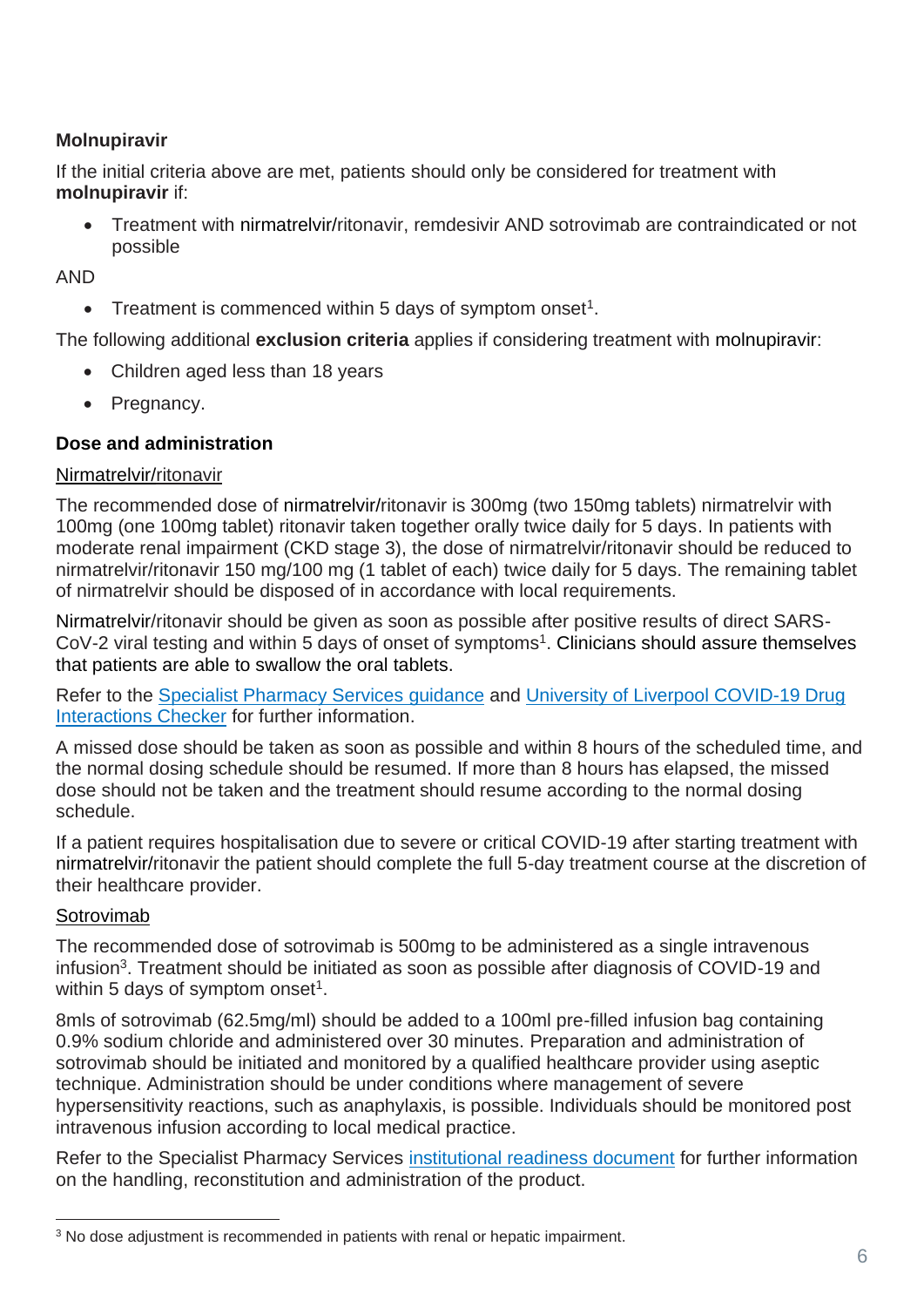Sotrovimab should not be infused concomitantly in the same intravenous line with other medication.

#### Remdesivir

The recommended dose of remdesivir for this cohort is 200mg intravenously on day 1 followed by 100mg intravenously on days 2 and 3. Treatment should be initiated as soon as possible after diagnosis of COVID-19 and within 7 days of symptom onset.

200mg of remdesivir (day 1 loading dose) and 100mg of remdesivir (days 2 and 3 maintenance doses) should be diluted in either a 250ml or 100ml pre-filled bag of 0.9% sodium chloride solution and infused over a minimum of 30 minutes.

#### Molnupiravir

The recommended dose of molnupiravir is 800mg (four 200mg capsules) taken orally every 12 hours for 5 days. Treatment must not be extended beyond 5 days. Molnupiravir should be commenced as soon as possible after a diagnosis of COVID-19 has been made and within 5 days of symptom onset<sup>1</sup>. Clinicians should assure themselves that patients are able to swallow the oral capsules.

To reduce the possibility of emerging resistance, patients should be advised to complete the whole course of treatment even if their symptoms improve and/or they feel better. If a patient requires hospitalisation due to severe or critical COVID-19 after starting treatment with molnupiravir, the patient should complete the full 5-day treatment course at the discretion of his/her healthcare provider.

#### **Cautions**

Please refer to the Summary of Product Characteristics (SmPC) for [nirmatrelvir/ritonavir,](https://www.gov.uk/government/publications/regulatory-approval-of-paxlovid/summary-of-product-characteristics-for-paxlovid) [sotrovimab,](https://www.gov.uk/government/publications/regulatory-approval-of-xevudy-sotrovimab/summary-of-product-characteristics-for-xevudy) remdesivir [\(Great Britain](https://www.medicines.org.uk/emc/product/11597/smpc#gref) and [Northern Ireland\)](https://www.emcmedicines.com/en-gb/northernireland/medicine?id=e8165603-4ea0-4a1a-9359-b6de8eeb85f5&type=smpc) and [molnupiravir](https://www.medicines.org.uk/emc/product/13044/smpc#gref) for special warnings and precautions for use.

#### Nirmatrelvir/ritonavir

Nirmatrelvir/ritonavir has a risk of serious adverse reactions due to interactions with other medicinal products (see the [SPS guidance](https://www.sps.nhs.uk/home/guidance/covid-19-treatments/oral-antivirals/) for a list of these products).

Initiation of nirmatrelvir/ritonavir, a CYP3A inhibitor, in patients receiving medicinal products metabolised by CYP3A or initiation of medicinal products metabolised by CYP3A in patients already receiving nirmatrelvir/ritonavir, may increase plasma concentrations of medicinal products metabolised by CYP3A. Initiation of medicinal products that inhibit or induce CYP3A may increase or decrease concentrations of nirmatrelvir/ritonavir, respectively.

These interactions may lead to:

- Clinically significant adverse reactions, potentially leading to severe, life-threatening or fatal events from greater exposures of concomitant medicinal products
- Clinically significant adverse reactions from greater exposures of nirmatrelvir/ritonavir
- Loss of therapeutic effect of nirmatrelvir/ritonavir and possible development of viral resistance

Hepatic transaminase elevations, clinical hepatitis and jaundice have occurred in patients receiving ritonavir. Therefore, caution should be exercised when administering nirmatrelvir/ritonavir to patients with pre-existing liver diseases, liver enzyme abnormalities or hepatitis.

Patients should be advised of the possible gastro-intestinal side-effects of treatment with nirmatrelvir/ritonavir (e.g. nausea, vomiting). If such side-effects are experienced, anti-emetics should be considered that are not contra-indicated. If nirmatrelvir/ritonavir treatment cannot be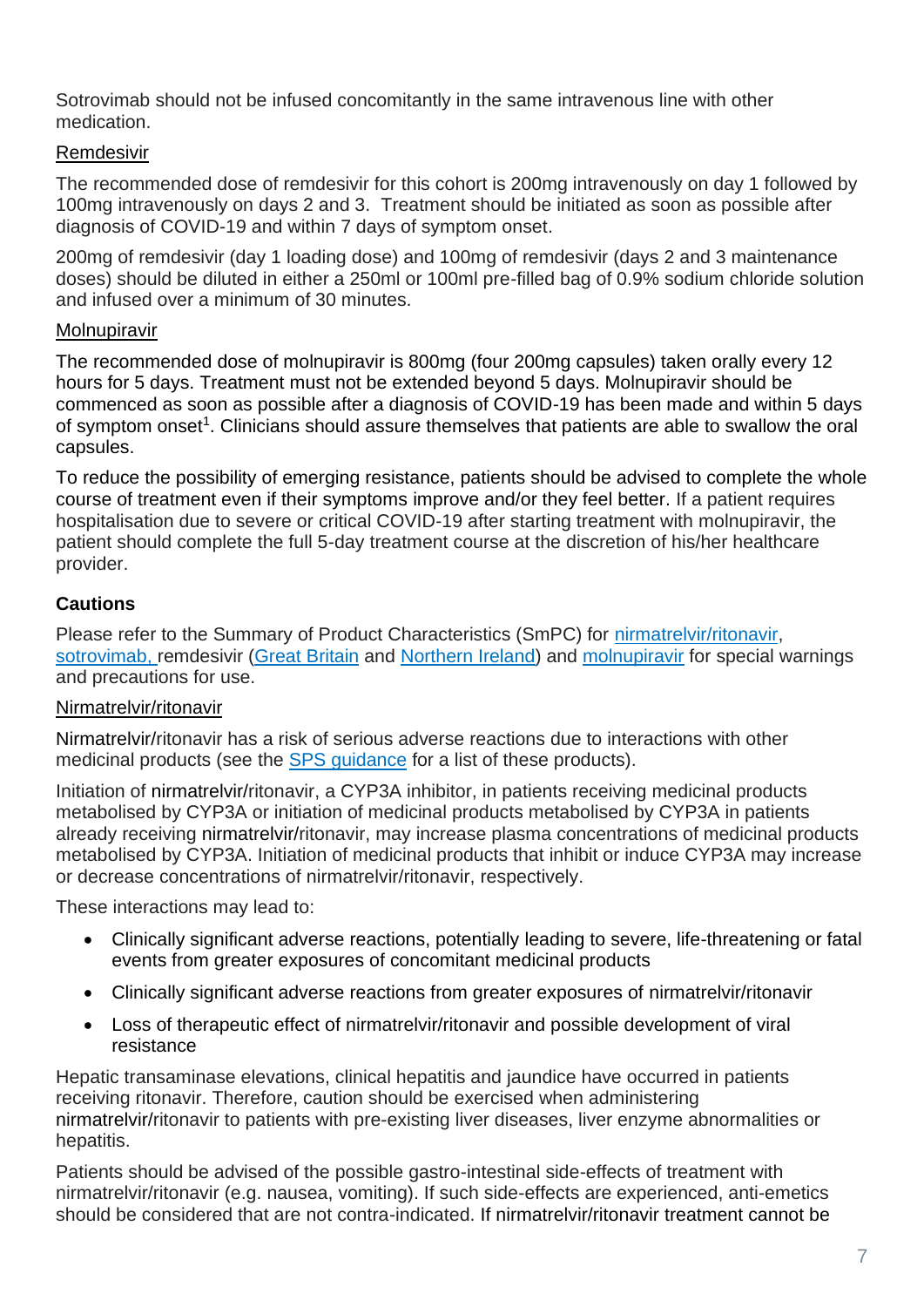tolerated, an alternative treatment can be considered within the options and criteria of this policy. Combination treatment should not be provided $4$ .

#### Sotrovimab

Hypersensitivity reactions, including serious and/or life-threatening reactions such as anaphylaxis, have been reported following infusion of sotrovimab. Hypersensitivity reactions typically occur within 24 hours of infusion. Signs and symptoms of these reactions may include nausea, chills, dizziness (or syncope), rash, urticaria and flushing. If signs and symptoms of severe hypersensitivity reactions occur, administration should be discontinued immediately and appropriate treatment and/or supportive care should be initiated.

If mild to moderate hypersensitivity reactions occur, slowing or stopping the infusion along with appropriate supportive care should be considered.

#### Remdesivir

Hypersensitivity reactions including infusion-related and anaphylactic reactions have been observed during and following administration of remdesivir. Signs and symptoms may include hypotension, hypertension, tachycardia, bradycardia, hypoxia, fever, dyspnoea, wheezing, angioedema, rash, nausea, vomiting, diaphoresis, and shivering. Slower infusion rates, with a maximum infusion time of up to 120 minutes, can be considered to potentially prevent these signs and symptoms. Patients should be monitored for hypersensitivity reactions during and following administration of remdesivir as clinically appropriate. If signs and symptoms of a clinically significant hypersensitivity reaction occur, administration of remdesivir should be discontinued immediately and appropriate treatment initiated.

Patients receiving remdesivir in an outpatient setting should be monitored according to local medical practice.

#### Molnupiravir

The most common adverse reactions (≥1% of subjects) reported during treatment and during 14 days after the last dose of molnupiravir were diarrhoea (3%), nausea (2%), dizziness (1%) and headache (1%) all of which were Grade 1 (mild) or Grade 2 (moderate).

#### **COVID-19 vaccines**

Sotrovimab is not intended to be used as a substitute for vaccination against COVID-19.

Concomitant administration of an nMAB with COVID-19 vaccines has not been studied. Refer to local/national guidelines for vaccine administration and guidance on the risks associated with administration of a SARS-CoV-2 vaccine.

Further information on the timing of COVID-19 vaccination following administration of an nMAB is available at the following sites:

- [Liverpool COVID-19 Interactions \(covid19-druginteractions.org\)](https://www.covid19-druginteractions.org/checker)
- [Interactions information for COVID-19 vaccines –](https://www.sps.nhs.uk/articles/interactions-information-for-covid-19-vaccines/) SPS Specialist Pharmacy Services.

#### **Pregnancy and women of childbearing potential**

Clinicians should refer to the SmPCs for the relevant products for further information on use in pregnancy and women of childbearing potential. All healthcare professionals are asked to ensure that any patients who receive a COVID antiviral while pregnant are reported to the UK COVID-19 antivirals in pregnancy registry on 0344 892 0909 (available 9:00am to 5:00pm, Monday to Friday, excluding bank holidays) so that they can be followed up. For more information, go to <https://www.medicinesinpregnancy.org/COVID-19-Antivirals-Pregnancy-Registry/>[.](https://eur01.safelinks.protection.outlook.com/?url=http%3A%2F%2Fwww.uktis.org%2F&data=04%7C01%7CKatherine.Donegan%40mhra.gov.uk%7Cc0b4d99cb3a44187ab3008da1cc4441e%7Ce527ea5c62584cd2a27f8bd237ec4c26%7C0%7C0%7C637853926526930930%7CUnknown%7CTWFpbGZsb3d8eyJWIjoiMC4wLjAwMDAiLCJQIjoiV2luMzIiLCJBTiI6Ik1haWwiLCJXVCI6Mn0%3D%7C3000&sdata=kwlQsjQ2iMRP0A%2FT0a1c4RlDGDQFwWHCa8tRjlYFaG4%3D&reserved=0) Clinicians are

<sup>4</sup> Unless as part of a formal clinical trial.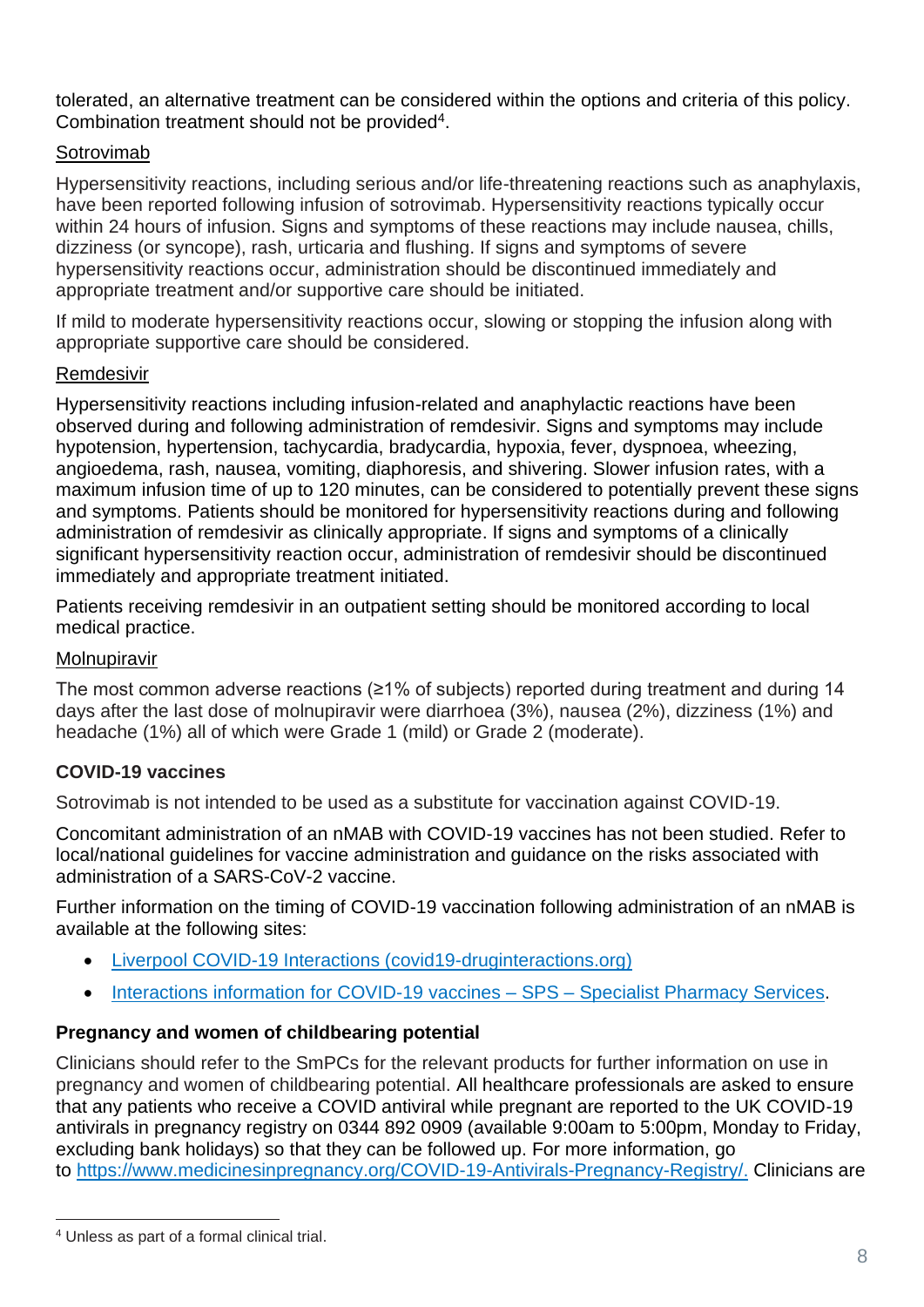advised to refer to the SmPC nirmatrelvir/ritonavir and molnupiravir for more information on use during pregnancy or lactation.

#### Nirmatrelvir/ritonavir

There are no human data on the use of nirmatrelvir/ritonavir during pregnancy to inform the drugassociated risk of adverse developmental outcomes, women of childbearing potential should avoid becoming pregnant during treatment with nirmatrelvir/ritonavir. Nirmatrelvir/ritonavir is **not recommended** during pregnancy and in women of childbearing potential not using effective contraception.

Use of ritonavir may reduce the efficacy of combined hormonal contraceptives. Patients using combined hormonal contraceptives should be advised to use an effective alternative contraceptive method or an additional barrier method of contraception during treatment and until after one complete menstrual cycle after stopping nirmatrelvir/ritonavir.

#### Sotrovimab

There are no data from the use of sotrovimab in pregnant women. The SmPC for sotrovimab states that sotrovimab may be used during pregnancy where the expected benefit to the mother justifies the risk to the foetus.

#### Remdesivir

There are no or limited amount of data from the use of remdesivir in pregnant women. Remdesivir should be avoided in pregnancy unless clinicians believe the benefits of treatment outweigh the risks to the individual (please see SmPC for further information).

#### Molnupiravir

There are no data from the use of molnupiravir in pregnant women. Studies in animals have shown reproductive toxicity. Molnupiravir is **not recommended** during pregnancy. Individuals of childbearing potential should use effective contraception for the duration of treatment and for 4 days after the last dose of molnupiravir.

## **Co-administration**

Please see the **SPS** guidance for potential interactions involving nirmatrelvir/ritonavir.

There is no interaction expected between sotrovimab, remdesivir or molnupiravir and other commissioned treatments for COVID-19. For further information please visit the University of Liverpool COVID-19 Drug Interactions website [\(https://www.covid19-druginteractions.org/checker\)](https://www.covid19-druginteractions.org/checker).

Please refer to other published UK clinical commissioning policies setting out available COVID-19 treatments [here.](https://www.cas.mhra.gov.uk/Help/CoronavirusAlerts.aspx)

## **Safety reporting**

It is vital that any suspected adverse reactions (including congenital malformations and/or neurodevelopmental problems following treatment during pregnancy) are reported directly to the MHRA via the new dedicated COVID-19 Yellow Card reporting site at: [https://coronavirus](https://coronavirus-yellowcard.mhra.gov.uk/)[yellowcard.mhra.gov.uk/.](https://coronavirus-yellowcard.mhra.gov.uk/)

## **Governance**

#### **Data collection requirement**

Provider organisations in England should register all patients using prior approval software (alternative arrangements in Scotland, Wales and Northern Ireland will be communicated) and ensure monitoring arrangements are in place to demonstrate compliance against the criteria as outlined.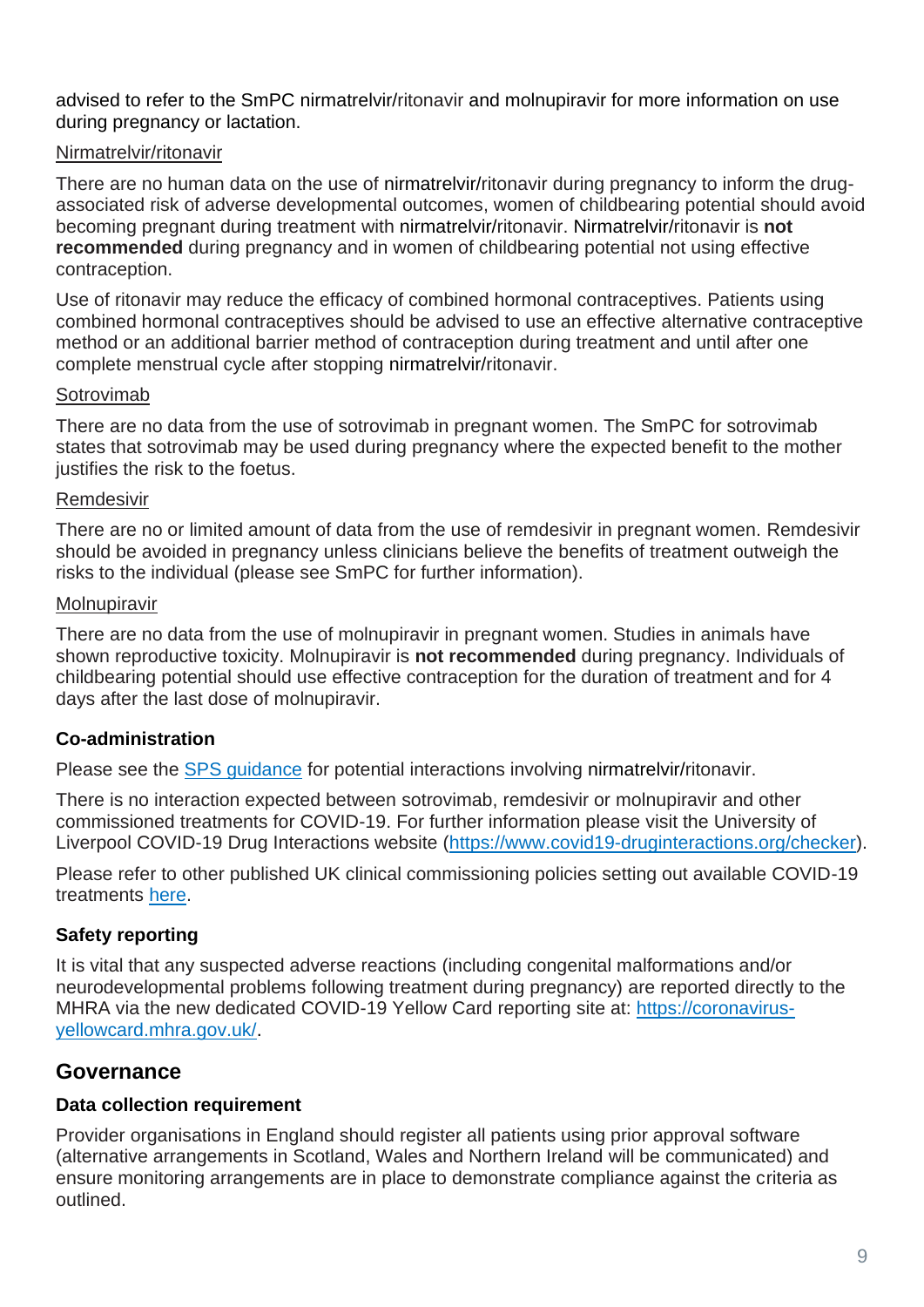Clinicians are also required to ensure that any data collection requirements are met for the purpose of ongoing surveillance, audit and relevant research around the use of nMABs and antivirals (see 'Research' section below).

## **Effective from**

This policy will be in effect from the 13 June 2022.

#### **Policy review date**

This is an interim rapid clinical policy statement, which means that the full process of policy production has been abridged: public consultation has not been undertaken. This policy may need amendment and updating if, for instance, new trial data emerges, supply of the drug changes, or a new evidence review is required. A NICE Technology Appraisal or Scottish Medicines Consortium (SMC) Health Technology Assessment or All Wales Medicines Strategy Group (AWMSG) appraisal of nMABs and/or antivirals for COVID-19 would supersede this policy when completed.

This policy will be reviewed, if required, as further data emerge on the population prevalence of the omicron variant and any impact it may have on the efficacy of COVID-19 therapies.

## **Surveillance and service evaluation**

There is an urgent need to generate more evidence and greater understanding around the use of nMABs and antivirals in the treatment of patients with COVID-19. Both surveillance and service evaluation are necessary to gain knowledge around the following: factors of relevance in determining nMAB and antiviral treatment; the impact of nMAB and antiviral treatment in the community and hospital settings on the immune/virologic response and clinical recovery; and the public health sequelae of nMAB and antiviral use, such as generation of new mutations and/or variants.

Treating clinicians are asked to ensure that all PCR tests undertaken as part of routine clinical care should do this through the hospital laboratory where these samples should be retained for sequencing. Please note that during times of high prevalence, labs will prioritise sending samples from clinical priority groups only. To aid with this, clinicians should ensure PCR samples from clinical priority groups are clearly labelled as such. Further serial sampling for specific patient groups may be requested as part of UKHSA genomic surveillance purposes, or country specific programmes.

Clinicians must ensure that any additional data collection requirements are met for the purpose of relevant surveillance, audit and evaluation around the use of nMABs and antivirals. It is expected that there will be ongoing monitoring (involving sample collection) of selected patients treated with nMABs and antivirals (led by UKHSA, for instance around the potential generation of new variants), as well as academic research to generate new knowledge around clinical effectiveness and other relevant aspects of public health.

# **Equality statement**

Promoting equality and addressing health inequalities are at the heart of the four nations' values. Throughout the development of the policies and processes cited in this document, we have:

- Given due regard to the need to eliminate discrimination, harassment and victimisation, to advance equality of opportunity, and to foster good relations between people who share a relevant protected characteristic (as cited under the Equality Act 2010 or equivalent equality legislation) and those who do not share it; and
- Given regard to the need to reduce inequalities between patients in access to and outcomes from healthcare services and to ensure services are provided in an integrated way where this might reduce health inequalities.